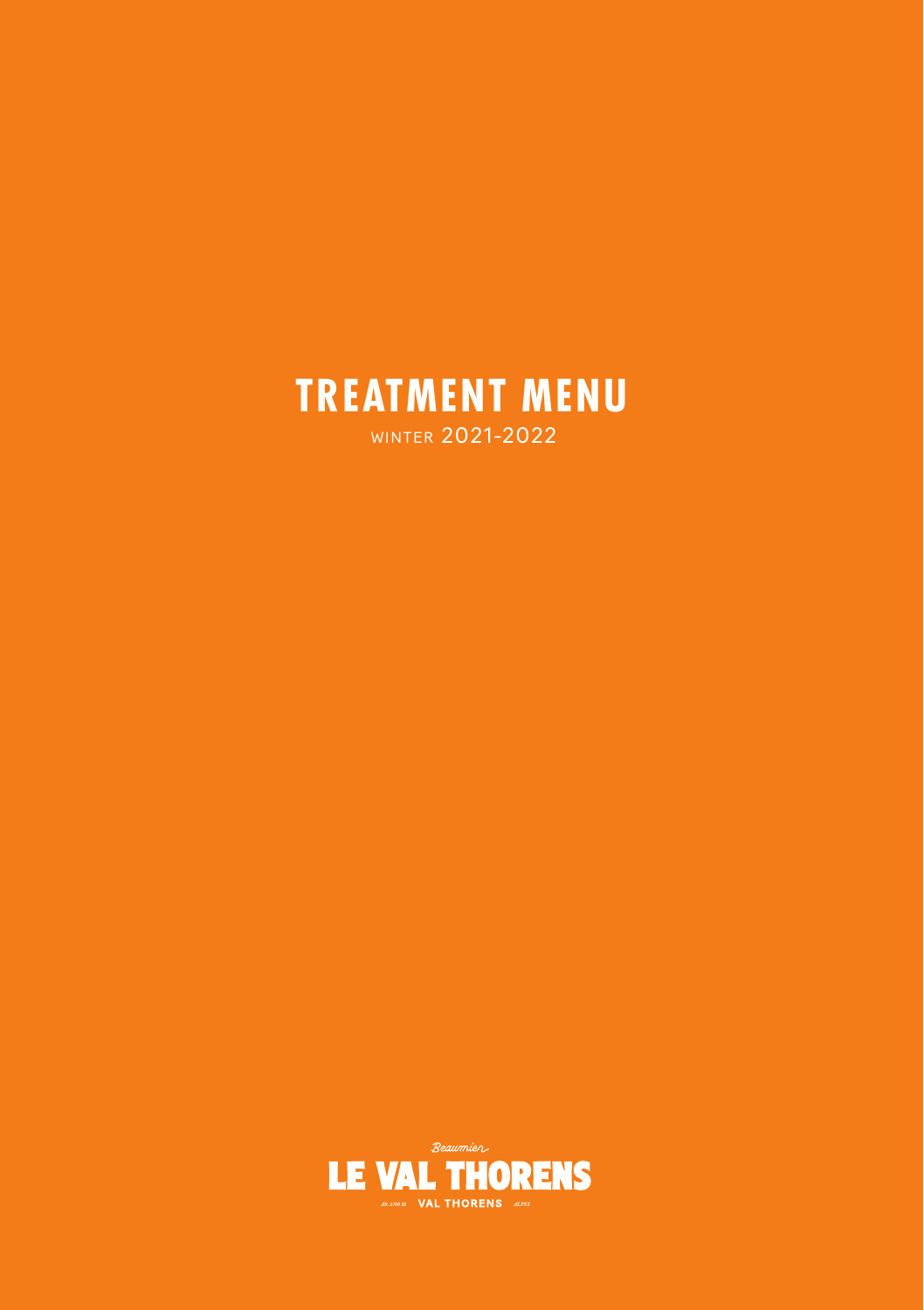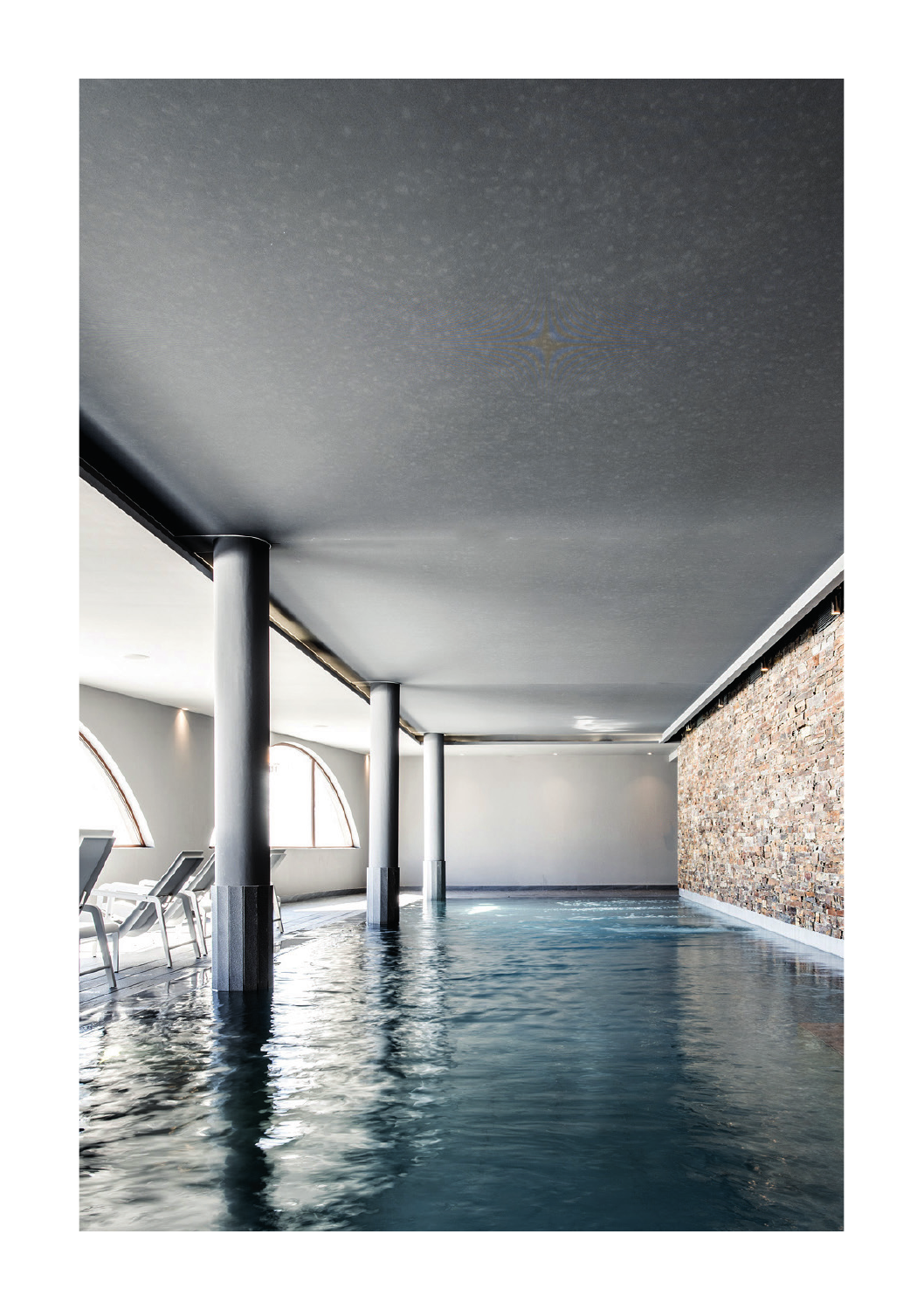

At Beaumier, your wellbeing is our priority. Put yourself in the caring hands of our specialist team of therapists.

Indulge in nurturing treatments crafted using thoughtful touches such as warmed oils and thermal compresses, perfect before or after a day on the slopes. We are here to help ease muscular tension, nourish and protect the skin or to encourage a good nights sleep.

Feel the cares of the world just drift away with an unforgettable spa & wellness experience.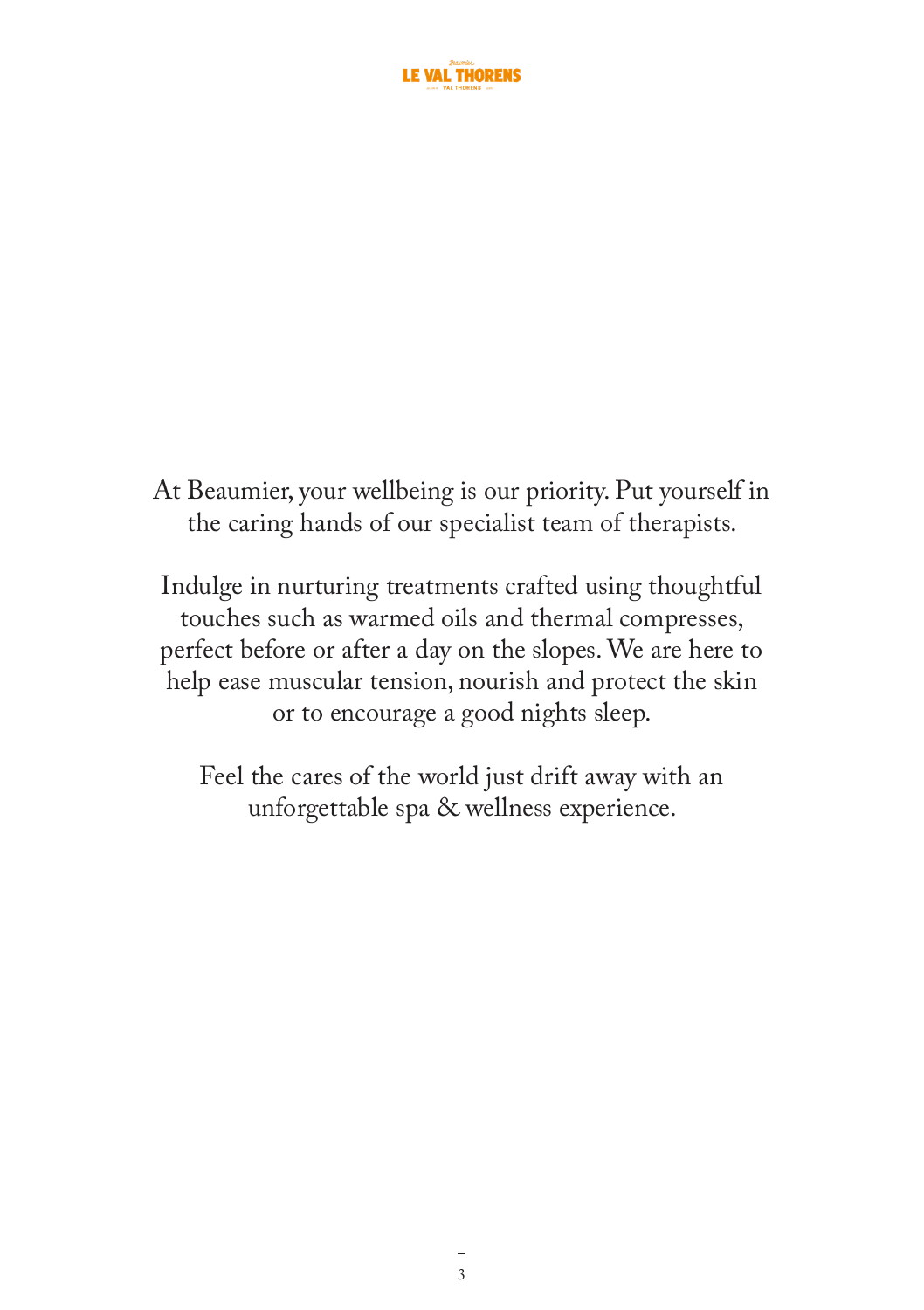

# MASSAGES AT THE SPA

### **HIGH ALTITUDE SIGNATURE MASSAGE** 75 min - *195€*

Our signature treatment is designed to restore your natural equilibrium from signs of high altitude and to melt away tension. Starting with a scalp massage to clear the head, relax as the sensation of warm oil nourishes your body with a rhythmic, flowing full body massage. This soothing experience includes deep breathwork and gentle full body stretches, combined with the activation of foot reflex points, to relieve

the feeling of muscle fatigue and promote general wellbeing.

**PERSONALISED MASSAGE** 50 min / 75 min - *130€ /195€*

Everyone is unique. Our body tells us what we need. Your therapist will curate a massage honoring your individual needs. This treatment blends holistic bodywork to remedy any areas of concern and rebalance body and mind.

### **SNÖ SPORT PREP MASSAGE** 50 min - 135€

Prepare muscles of the back and legs before exercise with a superpower blend of aromatic oils and Theragun™ massage to warm the body and boost vitality.

### **SNÖ APRES-SKI MASSAGE** 50 min - *135€*

Accelerate your muscle recovery after a day on the slopes. Strong bodywork and Theragun™ percussive massage targets the deeper layers of the muscle tissue with anti inflammatory oils to release tension and stress.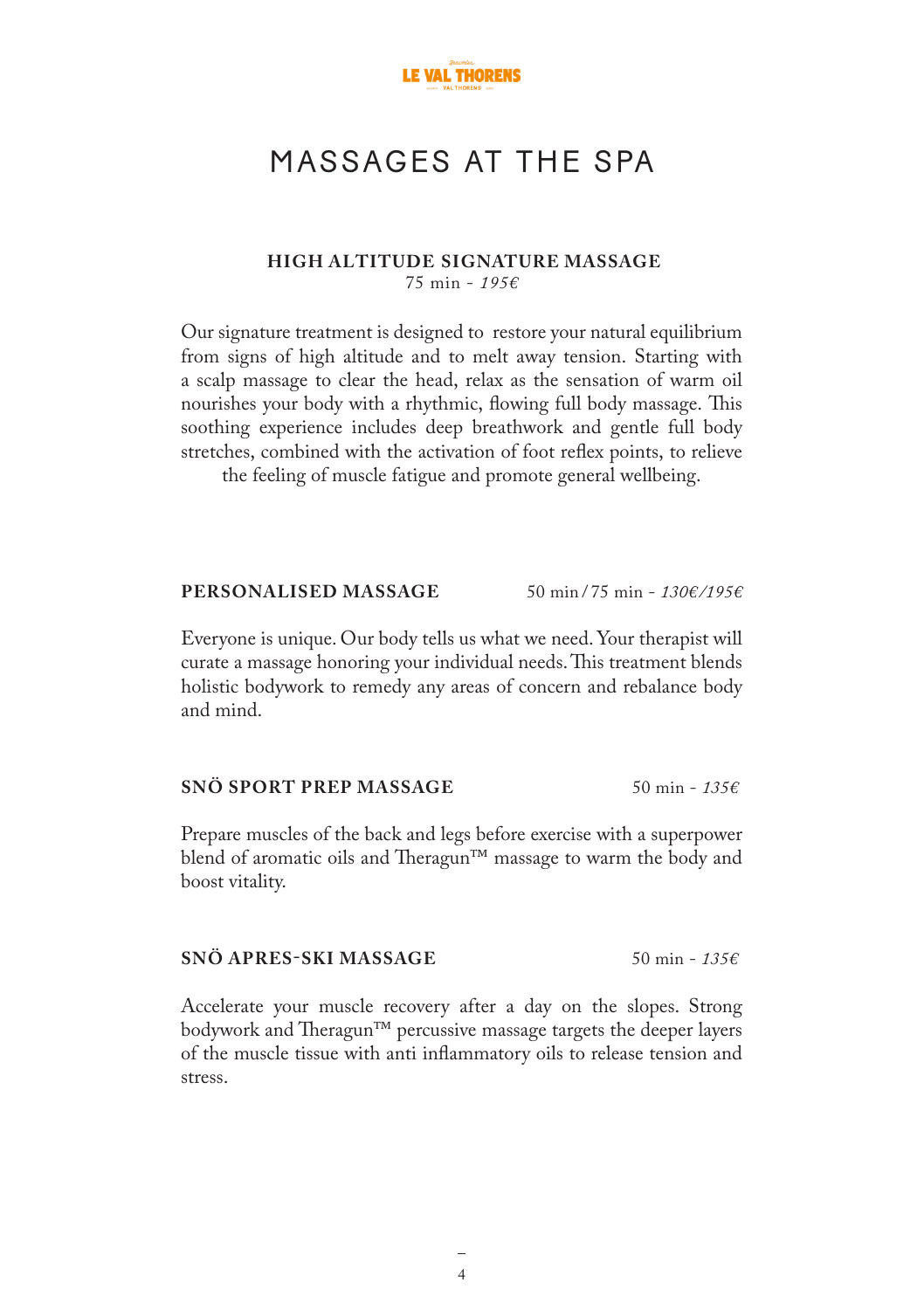

# **SNÖ FACIAL MASSAGE** 50 min - *135€*

A facial cleanse and gentle exfoliation is followed by a nourishing face, neck and shoulder massage, leaving the skin revitalised and radiant.

# **BACK, NECK, SHOULDERS & SCALP MASSAGE** 50 min - *130€*

A soothing massage targeting the most common areas of tension. Massage techniques are used to work deep into the muscle groups of the back and shoulders with special attention given to areas of concern.

# **NOURISHING MATERNITY MASSAGE** 50 min - 130€

A nurturing and comforting massage, adapted for this special time. Using gentle unscented oils, this treatment targets back ache, tension and heavy legs, providing a peaceful and relaxing experience.

Every massage is tailored to you and we will adapt to your time available, preferred pressure and desired outcome.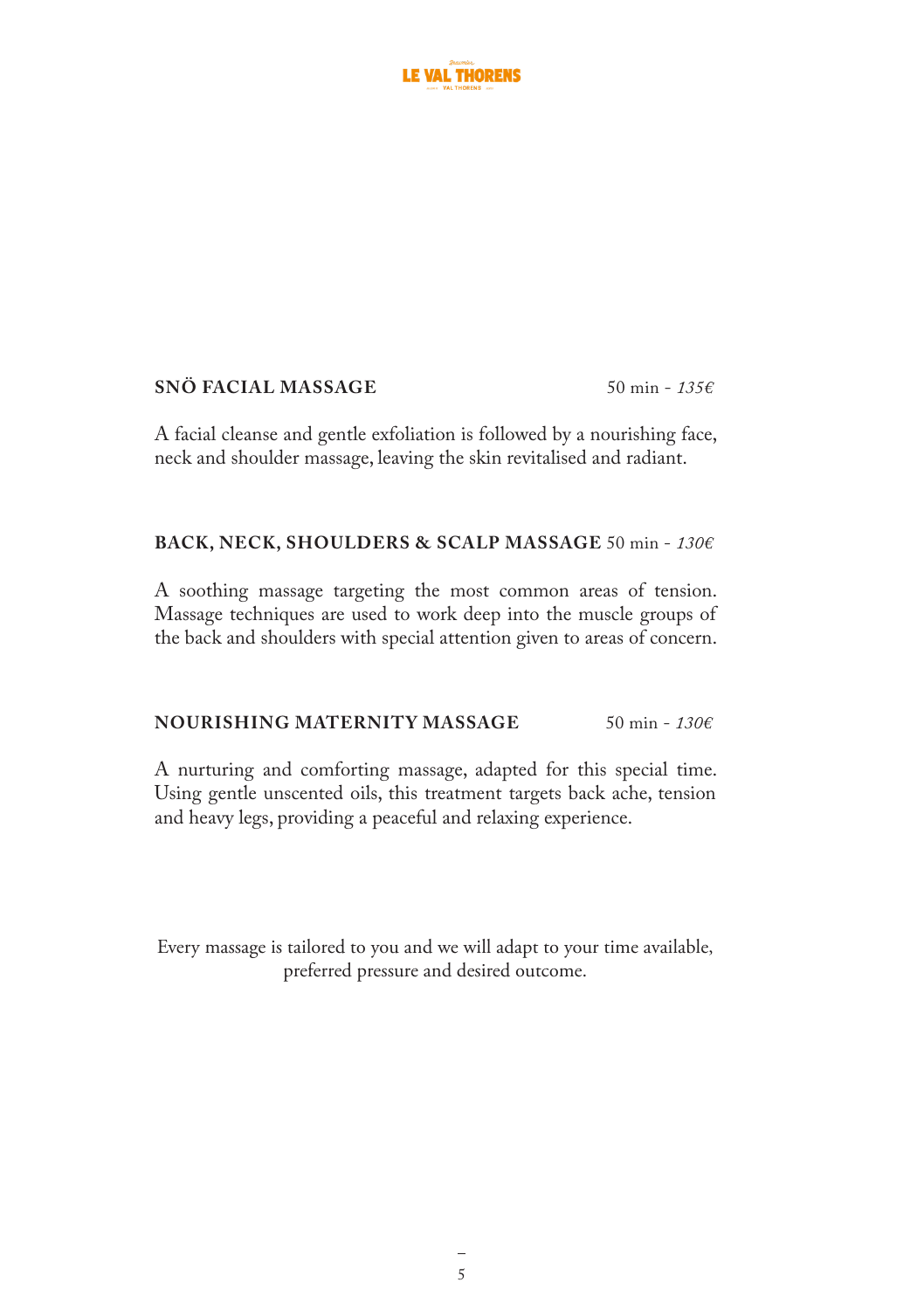

# CHILDREN & TEENS

We are pleased to offer a selection of treatments suitable for our younger guests\* and look forward to welcoming them when accompanied by an adult.

| <b>NECK, SHOULDERS &amp; SCALP MASSAGE</b> | 30 min - $80 \text{ } \in$ |
|--------------------------------------------|----------------------------|
| <b>HAND &amp; FOOT MASSAGE</b>             | 30 min - $80 \in$          |
| SNÖ FACIAL MASSAGE                         | 30 min - $80 \in$          |

\* minimum age: 8 years old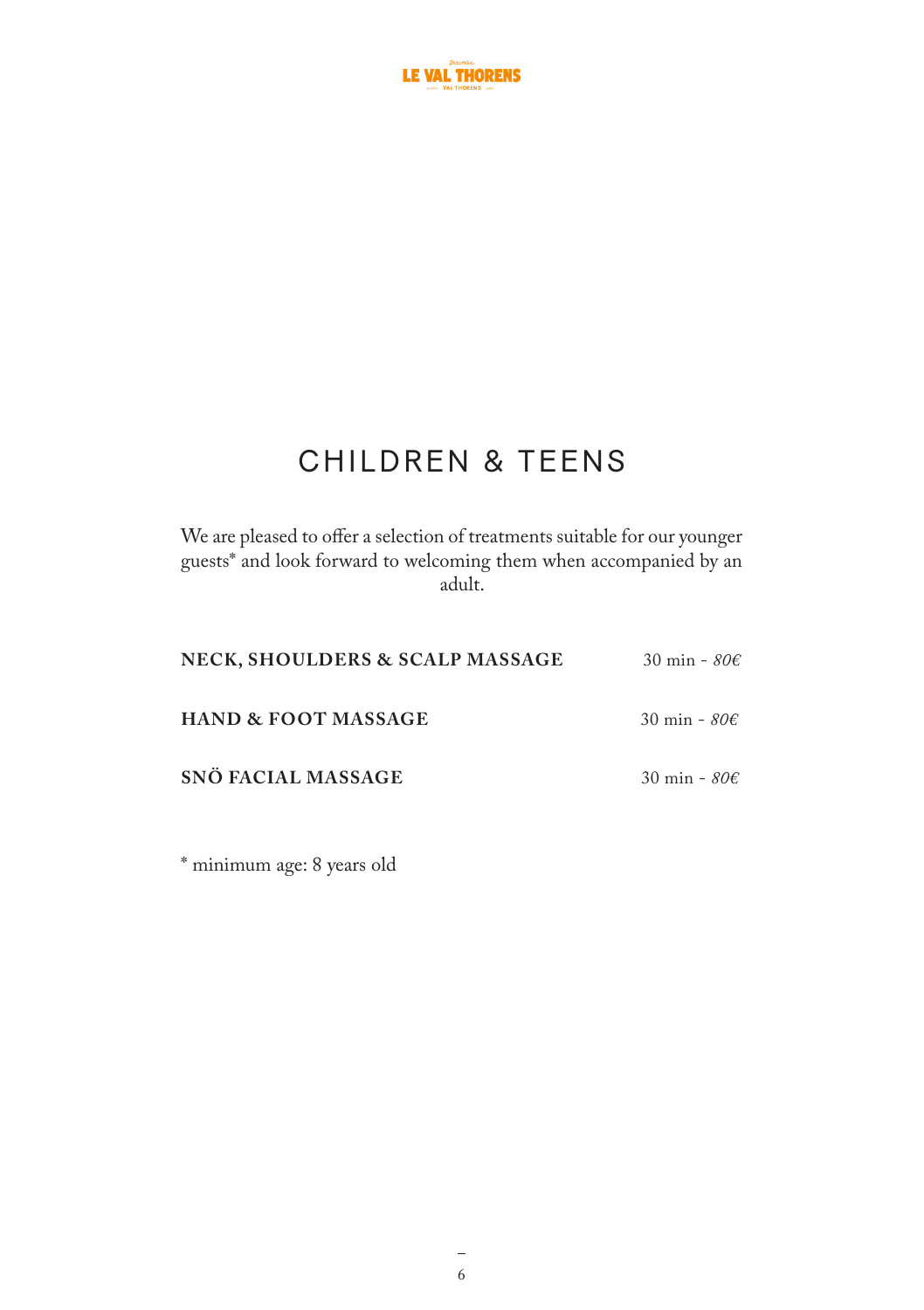

# OUR OFFERS **From 10am to 12pm**

# **MORNING AWAKENING 135€**

Continental breakfast\* + SPA access + Massage 50'

\*Continental breakfast served at the bar or on the terrace: 1 hot drink, 1 juice, 1 fruit, 1 pastry/bread basket, scrambled eggs with herbs, 1 fromage blanc with seeds + granola + honey

# **SPA EXPERIENCE & LUNCH 155€**

SPA access + Massage 50' + Lunch\*

\*Lunch served on the terrace: 1 main course + 1 side dish (except Lobster), 1 bottle of water 33cl, 1 glass of wine, 1 coffee

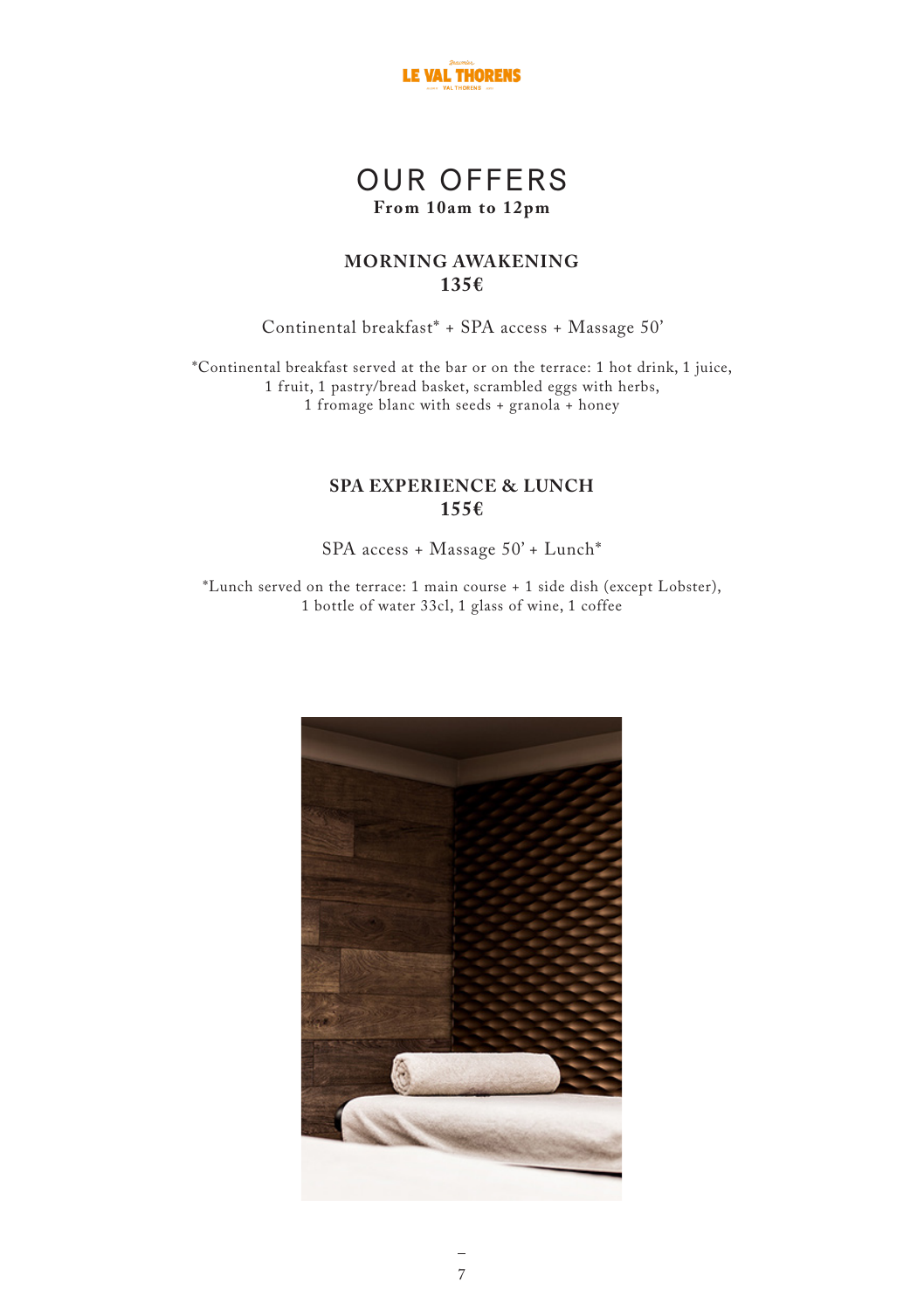

# FOR YOUR SAFETY AND COMFORT EVERYTHING YOU NEED TO KNOW

- Please kindly complete our online consultation form before arrival.

- Payments will be room charge or credit card only.

- Wearing of face masks is mandatory for all spa. For their safety and yours, our team will also be wearing face coverings and visors, inline with current French Government guidelines.

- Throughout the spa you will find sanitizer and hand washing facilities. Please wash and sanitize your hands regularly while with us.

- Prior to your treatment please shower thoroughly.

- Enhanced cleaning procedures have been implemented: treatment rooms will be well ventilated and fully sanitized between treatments.

- In line with government guidelines, please maintain distance from other guests and the therapist when possible.

- For our properties with pools, steam and sauna rooms, when open, these will be bookable experiences with limited availability. Bookings may be made at the wellness reception.

- We have ensured the highest level of Covid safety, therefore any guests experiencing any symptoms are advised to reschedule their treatment.

- Please note that all hotel guests are required to change into their robes in their guest rooms before arriving at the spa.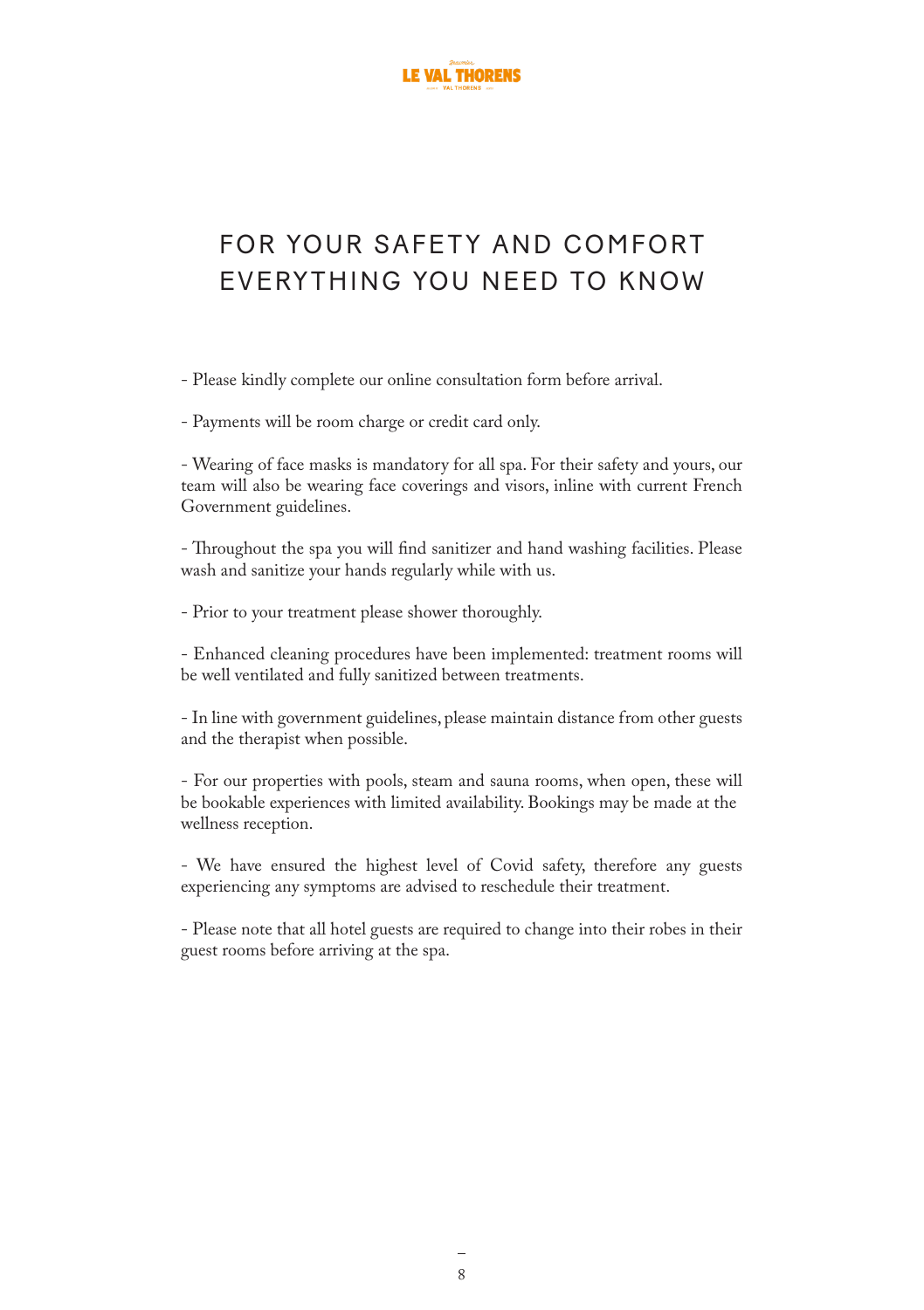

# INFORMATION

#### **Arrival**

Please arrive 5 minutes before your appointment. If you arrive late, your appointment may need to be shortened out of consideration for the next guest.

### **Cancellations**

If you need to change or cancel an appointment, please let us know 24 hours in advance. For any cancellation within 24 hours or for non-arrival, you will be charged for the full treatment.

### **Age policy**

Our treatments are specially tailored for adults of 18 years upwards. However, we have adapted a selection of treatments for our younger guests with parental consent and accompaniment.

### **Health conditions**

When making your booking, please advise us of any health conditions and any medication you are taking.

#### **Pregnancy**

We can adapt certain therapies to be maternity-safe after the first 16 weeks of pregnancy. Please let us know if you are expecting to allow us to tailor your experience.

#### **Ambiance**

To preserve a peaceful ambiance and respect other guests, please kindly avoid using electrical devices such as phones whilst in Beaumier Wellness.

*Rates for the season 2021-2022*

## **LE VAL THORENS**

Place de l'Église 73440 Val Thorens

Tél. +33 (0)4.79.00.04.33

spa.levalthorens@beaumier.com

### www.beaumier.com

9